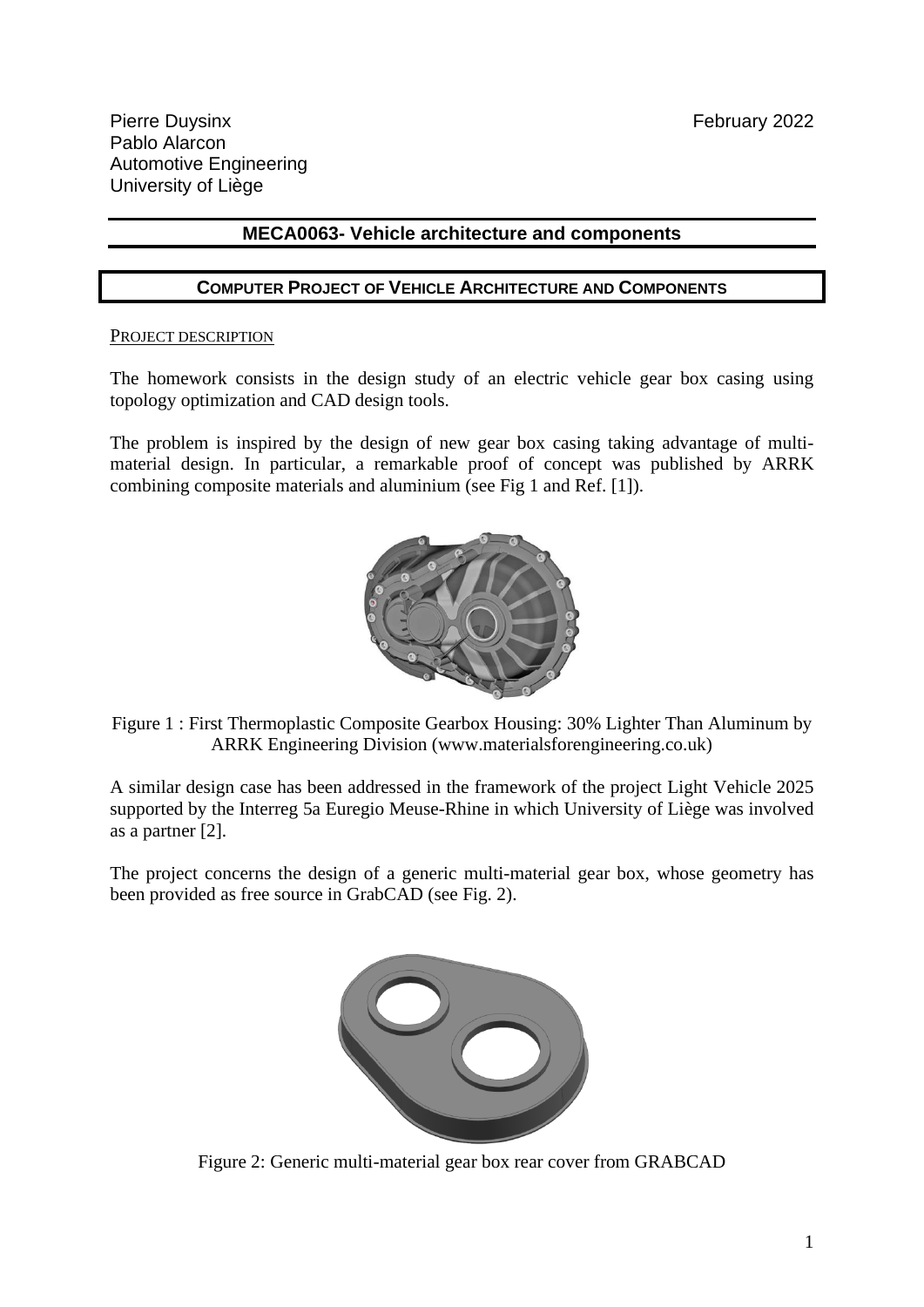The rear cover is supposed to be supported along its flange with the main body of the gear box casing. One can assume in a first step that this boundary is clamped (see Fig 3).

The loading comes from the contact forces applied by the transmission shaft at the two bearings supported by the main part of the cover as sketched in Figure 4.



Figure 3: Geometry of the generic gearbox casing test case



Figure 4: Boundary conditions and load cases of the gearbox rear cover

The load case applied to the gear box is given in non-dimensional form in Table 1

| <b>LOAD</b> | Point 1 | Point 2 | Ratio           |
|-------------|---------|---------|-----------------|
| Along x     | 0.46 F  | 0.17 F  | $\Omega$<br>، ، |
| Along y     | 1.00 F  | 0.29 F  | 3.4             |
| Along z     | 0.86 F  | 0.06 F  | 14.3            |

Table 1: Load case definition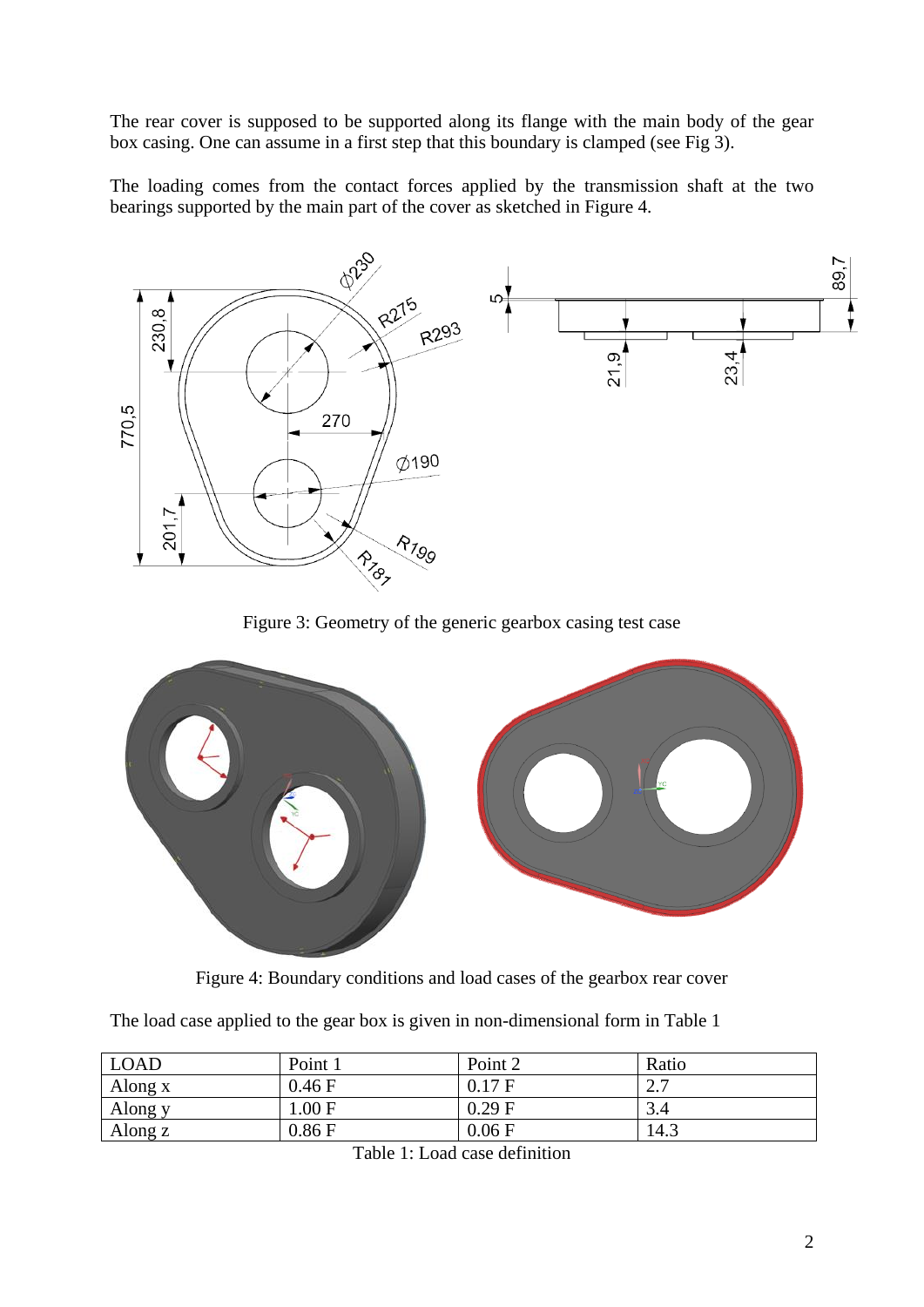The project consists in designing a new concept of the gear box casing that is at least 25% lighter than the original design made of full aluminium, while exhibiting the same (or better) performance. In addition, the students are challenged to define a manufacturing process that emits  $25\%$  less  $CO<sub>2</sub>$  on the basis of a life cycle analysis.

The main service specifications of the gear box casing are:

- Overall stiffness: compliance and maximum displacements should not increase compared to the reference design.
- Stress concentrations must remain below admissible limits of the material (please consider an appropriate fatigue scenario).
- Natural eigenfrequencies should not be reduced. They should also remain within an interval of 10% with respect to the initial vibration spectrum to avoid resonance with rotating elements in the surrounding areas.
- Oil leakage at the sealing with the gear box main body should be prohibited.
- Thermal deformations should be under control and not lead to oil leakage and modification of the misalignment of the gears.

#### MAIN STEPS OF THE STUDY:

At first the student will make a review of the relevant topics for the project: gear box design, light weight design, topology optimization for automotive components, multi material solutions.

The project will be performed in the Siemens-NX CAD environment.

The gear box concept will be revisited using topology optimization 1/ assuming a single material design (aluminium with stiffeners) and 2/ assuming a multi-material solution is allowed.

The students will get a training in using topology optimization using NX-TOPOL. Some exercises will help the students to discover the main functions of TOPOL.

Based on the topology optimized results, the students will propose a new CAD model taking advantage of the optimal material distributions. The new model will be elaborated in Siemens NX.

Then, the actual performance of the new NX design will be assessed using Finite Element simulations, checking for static responses (displacement, deformations, and stresses) and natural vibrations.

Other specification criteria will also be discussed (using simulation or other techniques).

The fabrication drawing will be provided and a reduced scale of the innovative design will be prototyped using FDM additive manufacturing (fused deposition modelling) in our FABLAB.

Intermediate and final reports will be delivered at milestone and at the final deadline.

Discussion and defence will be organized during exam session.